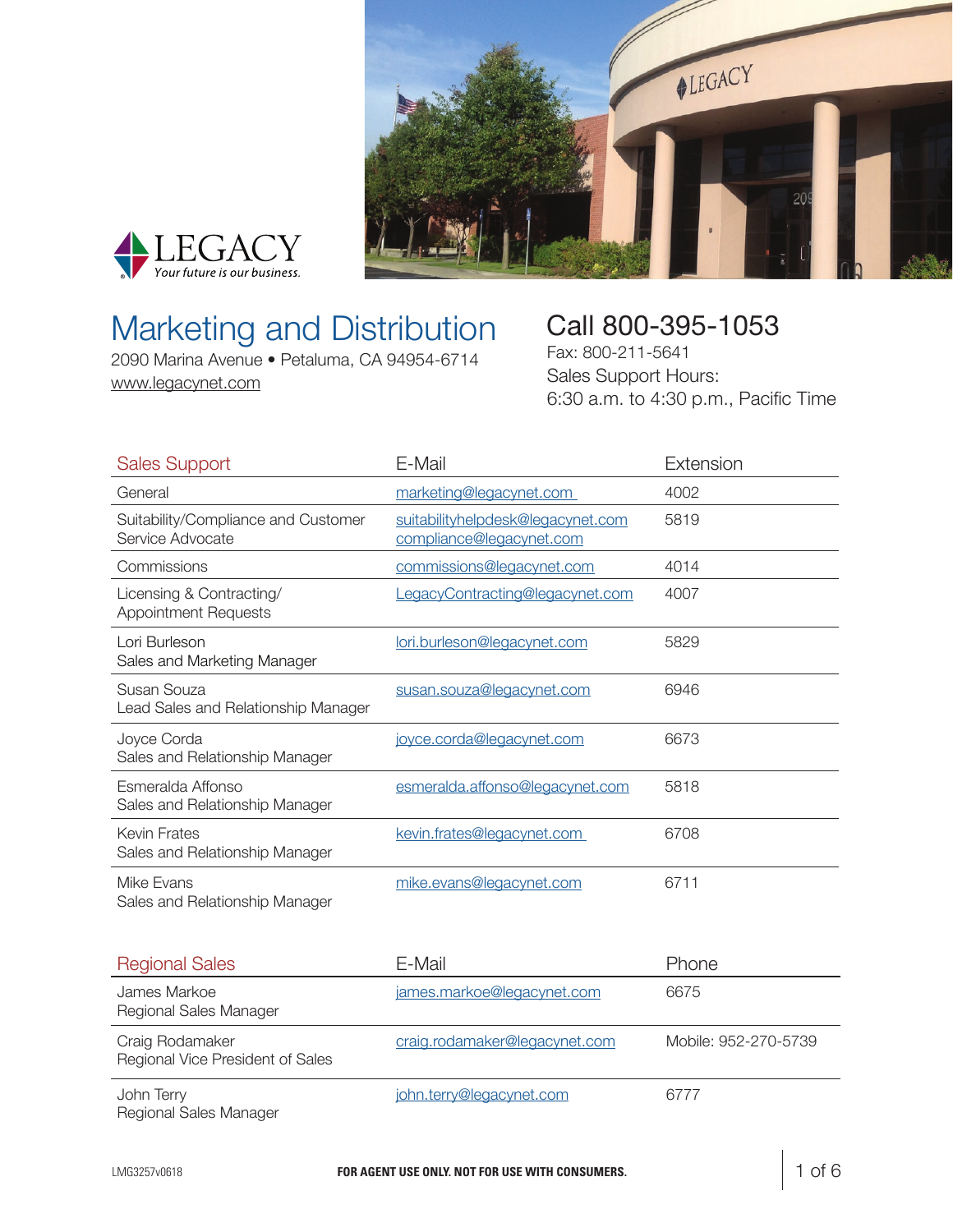



#### Call 800-395-1053

Fax: 800-211-5641 Sales Support Hours: 6:30 a.m. to 4:30 p.m., Pacific Time

| <b>Executive Team</b>                                                    | E-Mail                      | Extension |
|--------------------------------------------------------------------------|-----------------------------|-----------|
| <b>Lynda Pitts</b><br><b>Chief Executive Officer</b>                     | lynda.pitts@legacynet.com   | 5809      |
| <b>Preston Pitts</b><br>President                                        | preston.pitts@legacynet.com | 5801      |
| Niju Vaswani<br><b>Chief Marketing Officer</b>                           | niju.vaswani@legacynet.com  | 5812      |
| <b>Chris Eaken</b><br>Vice President of Compliance<br>and Administration | chris.eaken@legacynet.com   | 5832      |
| <b>Amy Setikas</b><br>Vice President of Finance                          | amy.setikas@legacynet.com   | 5875      |
| <b>Luba Losyev</b><br>Vice President of Technology                       | luba.losyev@legacynet.com   | 6967      |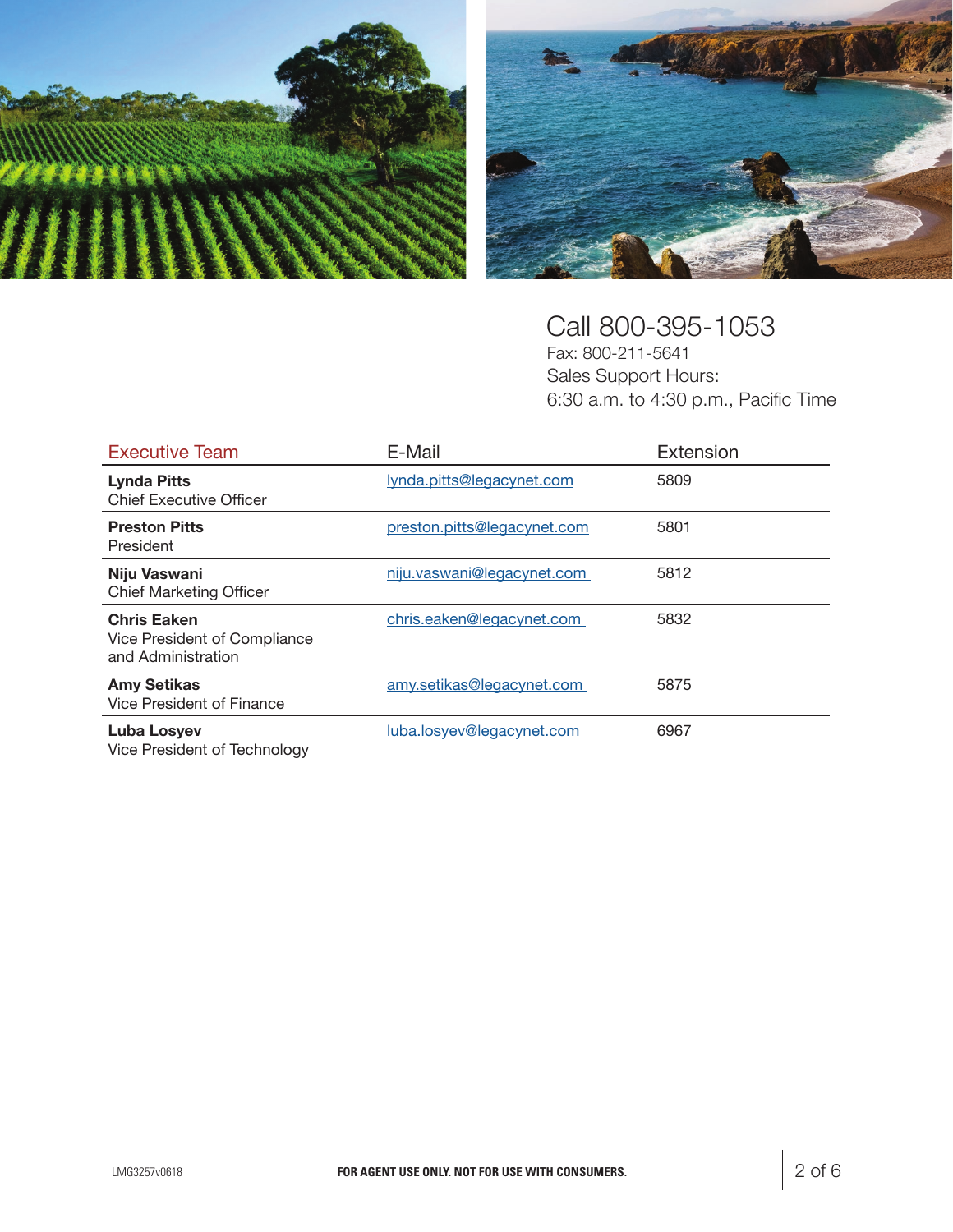

#### Ameritas Life Insurance Corp. Administrative Services— ALL Ameritas Business

P.O. Box 305086 • Nashville, TN 37230-5086 100 Centerview Drive, Suite 100 • Nashville, TN 37214 [www.legacynet.com](http://www.legacynet.com)

Call 800-624-5837

Fax: 844-874-5235 Service Center Hours: 7 a.m. to 5 p.m., Central Time

| <b>New Business</b>                                                                                        | Phone                                                            | Address                                                                       |
|------------------------------------------------------------------------------------------------------------|------------------------------------------------------------------|-------------------------------------------------------------------------------|
| Applications can be<br>submitted electronically<br>(via FireLight <sup>®</sup> e-app) or<br>by mail or fax | 800-624-5837<br>Fax: 844-874-5235                                | <b>Ameritas New Business</b><br>P.O. Box 305086<br>Nashville, TN 37230-5086   |
| <b>Client Services</b>                                                                                     | Phone                                                            | Address                                                                       |
|                                                                                                            | 800-262-2360<br>Fax: 844-874-5236                                | Ameritas Policyholder Services<br>P.O. Box 305087<br>Nashville, TN 37230-5087 |
| <b>Claims Services</b>                                                                                     | Phone                                                            | <b>Address</b>                                                                |
|                                                                                                            | 800-262-2360<br>Fax: 844-874-5237                                | <b>Ameritas Claims</b><br>P.O. Box 305088<br>Nashville, TN 37230-5088         |
| Licensing & Contracting                                                                                    | E-Mail                                                           | Phone                                                                         |
| Ameritas Appointment<br>questions                                                                          | LegacyContracting@legacynet.com                                  | 800-395-1053, Ext. 4007<br>7:30 a.m. - 4:30 p.m., Pacific Time                |
| Suitability/Compliance<br>and Customer Service<br>Advocate                                                 | E-Mail                                                           | Phone                                                                         |
| Legacy's Help Desk-<br>Forms, new business, and<br>suitability questions                                   | suitabilityhelpdesk@legacynet.com<br>or compliance@legacynet.com | 800-395-1053, Ext. 5819                                                       |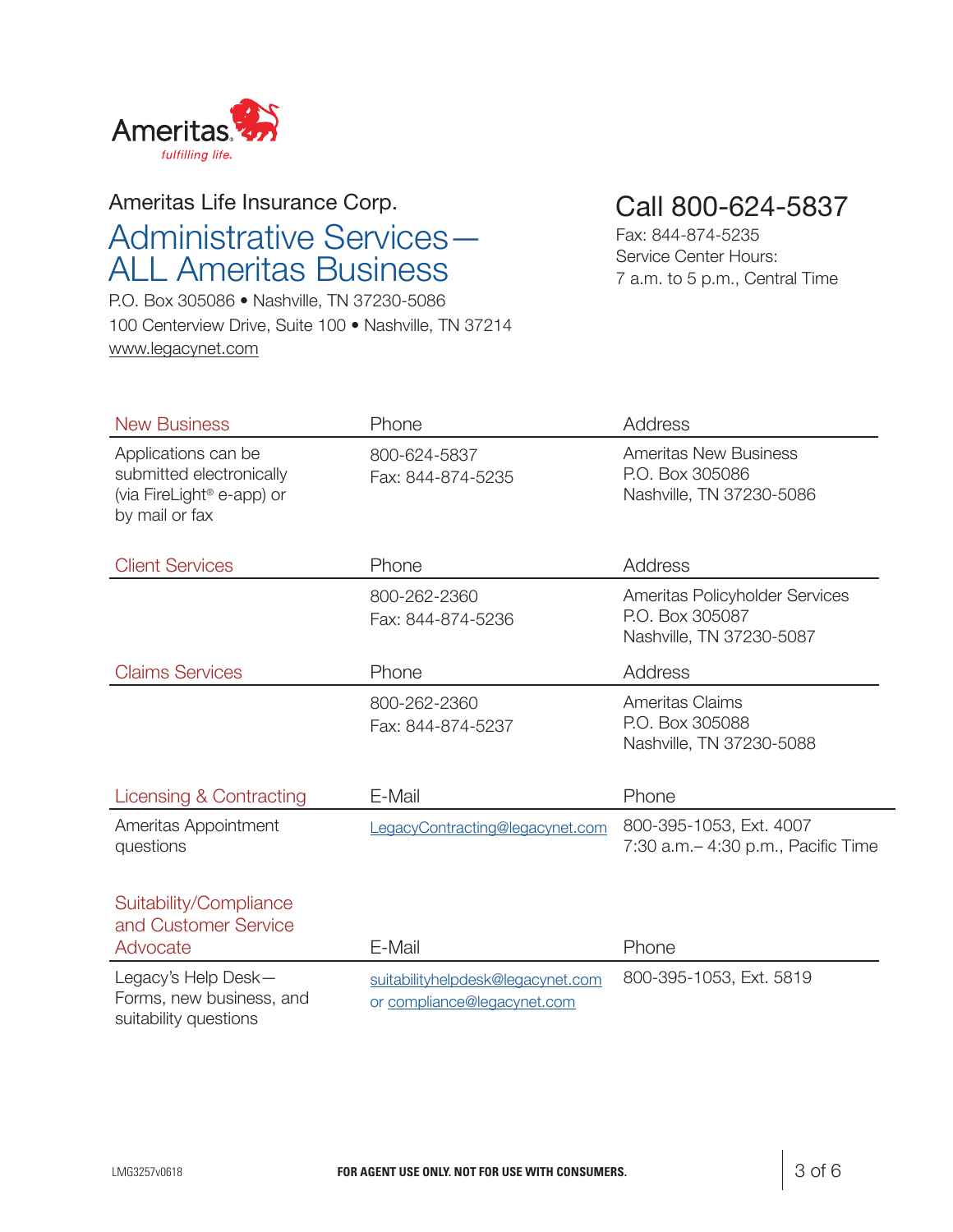# Amerien

Americo Financial Life and Annuity Insurance Company (For Legacy's proprietary products LibertyMarkSM and ClassicMark<sup>SM</sup>)

### Administrative Services— ALL Americo Business (except RLP)

P.O. Box 410288 • Kansas City, MO 64141-0288 300 W. 11th Street • Kansas City, MO 64105-1618 [www.legacynet.com](http://www.legacynet.com)

Administrative Services AMERICO BUSINESS ONLY

E-mail:

- **General requests/New Business requirements:** submit@americo.com
- **Policyholder Services:** customer.service@americo.com
- **Licensing & Contracting (Legacy):** LegacyContracting@legacynet.com
- **Suitability/Compliance and Customer Service Advocate:** suitabilityhelpdesk@legacynet.com or compliance@legacynet.com
- **Commissions (Legacy):** commissions@legacynet.com

Primary phone numbers:

- **New Business:** 800-786-4558, Dial 1 for Agent Call Center.
- **Policyholder Services:** 800-786-4558, Dial 2 for Annuity PHS
- **Claims Services:** 800-634-1181, Dial 6 and then 3
- **Licensing & Contracting (Legacy):** 800-395-1053, Ext. 4007
- **Suitability/Compliance and Customer Service Advocate Help Desk:** 800-395-1053, Ext. 5819

| Licensing & Contracting                                        | E-Mail                                                           | Phone                                                                          |
|----------------------------------------------------------------|------------------------------------------------------------------|--------------------------------------------------------------------------------|
| Americo Contracting<br>and Appointment Requests                | LegacyContracting@legacynet.com                                  | 800-395-1053<br>Ext. 4007                                                      |
| <b>New Business</b>                                            | E-Mail                                                           | Phone                                                                          |
| Applications can be submitted<br>by fax or e-mail              | submit@americo.com                                               | 800-786-4558, Dial 1<br>Fax: 800-395-9261,<br>800-395-9238,<br>or 877-388-3448 |
| Suitability/Compliance and<br><b>Customer Service Advocate</b> | E-Mail                                                           | Phone                                                                          |
| Legacy's Help Desk-<br>forms, new business, and                | suitabilityhelpdesk@legacynet.com<br>or compliance@legacynet.com | 800-395-1053<br>Ext. 5819                                                      |

### Call 800-786-4558

Fax: 800-395-9261 Service Center Hours: 8 a.m. to 5 p.m., Central Time

suitability questions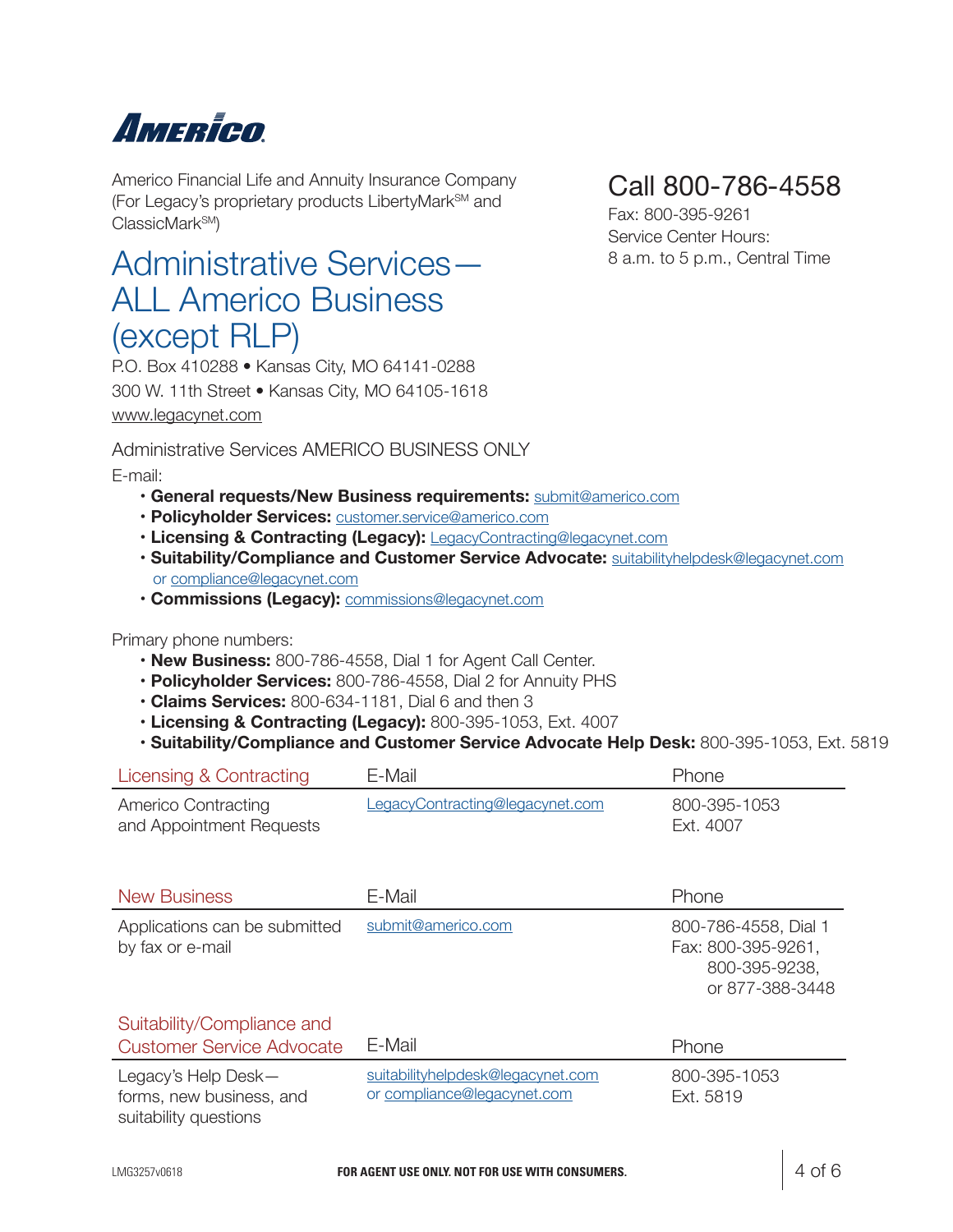

Americo Financial Life and Annuity Insurance Company

#### Call 800-395-1053, Ext. 4002

Hours: 6:30 a.m. to 4:30 p.m., Pacific Time

## Reliable Living Plan™

#### **SUBMITTING NEW BUSINESS**

New business can only be submitted online. Links to the Reliable Living Plan™ (RLP) Underwriting Tool for Assessment of Health (UTAH PDT) and the Quote & Enrollment System (Q/E) are available on the Reliable Living Plan™ (RLP) product page of LegacyNet®.

Note: Access to Q/E requires a secure logon and password. Instructions for setup will be sent 1-3 days after receiving confirmation of your LTC insurance appointment with Americo.

E-mail:

- **Licensing & Contracting (Legacy):** LegacyContracting@legacynet.com
- **Commissions (Legacy):** commissions@legacynet.com

Primary phone numbers:

- **Licensing & Contracting (Legacy):** 800-395-1053, Ext. 4007
- **Commissions:** 800-395-1053, Ext. 4014
- **Marketing/Sales Support:** 800-395-1053, Ext. 4002
- **Questions regarding UTAH PDT and Q/E:** 833-867-1865
- **New Business/Policyholder Services:** 844-757-7787